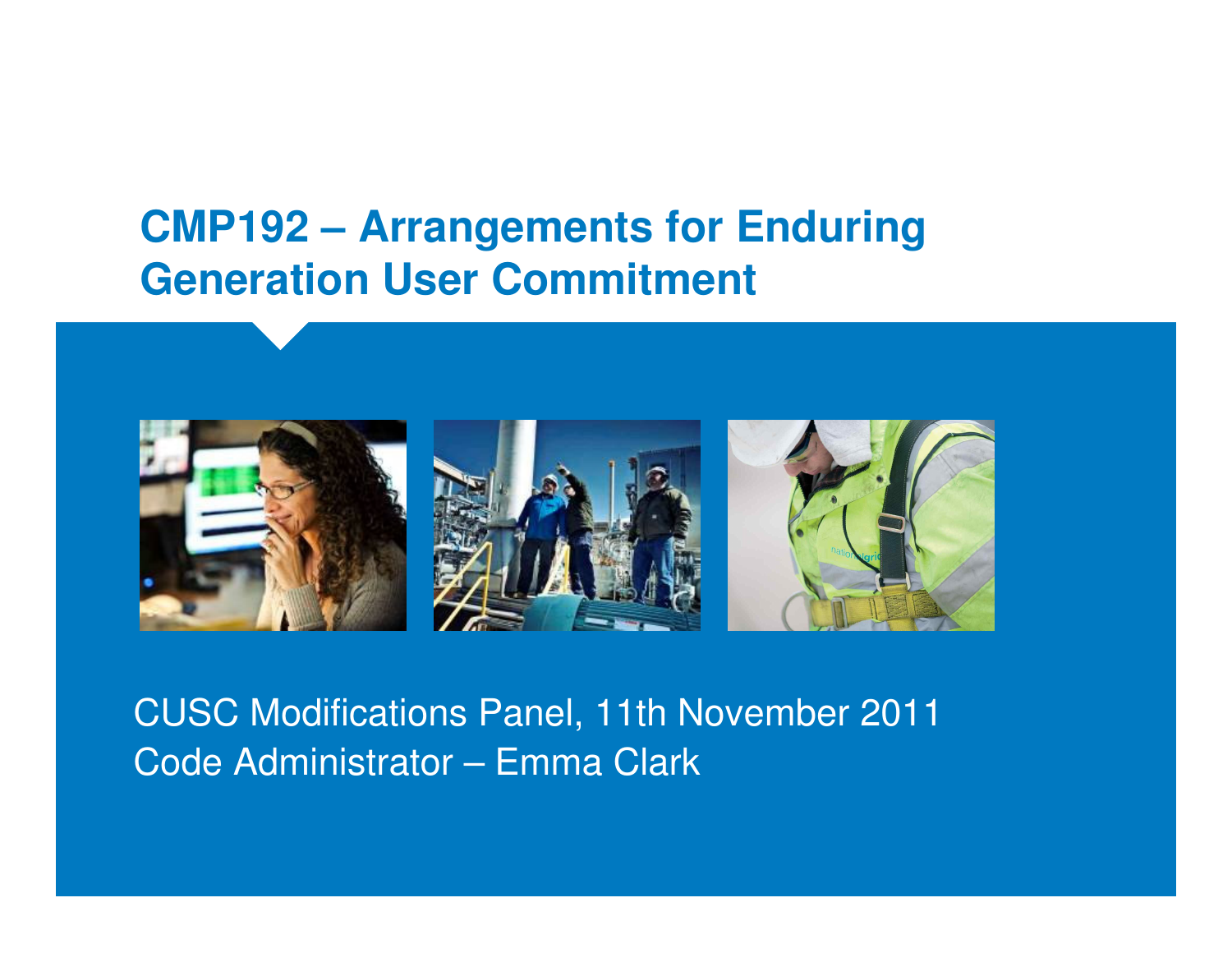#### **CMP192 – Introduction**

- CMP192 "Enduring Generation User Commitment"<br>Submitted by National Grid to CUSC Panel on 25 submitted by National Grid to CUSC Panel on 25 February 2011
- Workgroup convened to develop enduring proposal and<br>report back in 5 months report back in 5 months
- Timetable subsequently extended to 7 months due to<br>complexity and broadth of issues complexity and breadth of issues
- Significant and complex proposal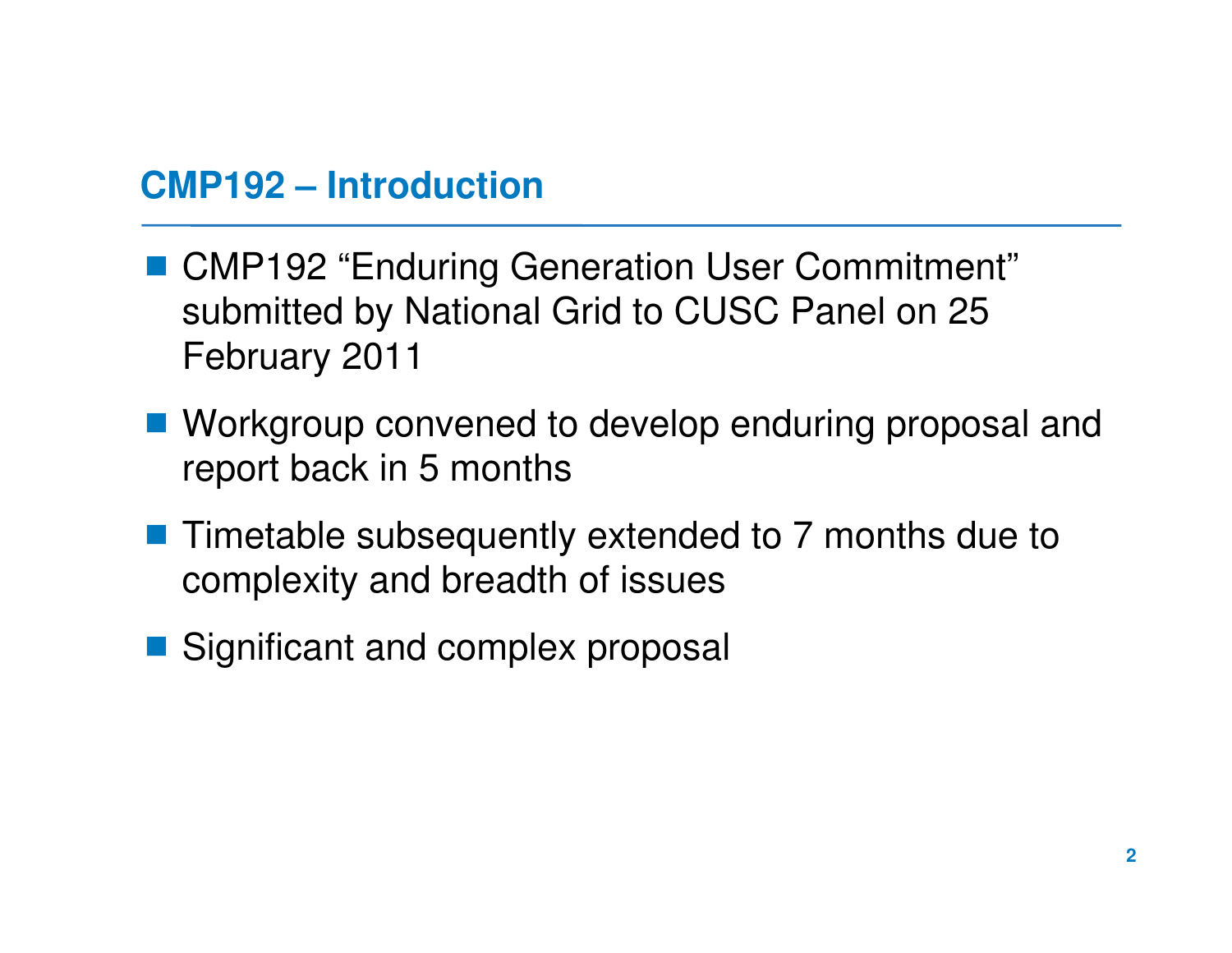# **CMP192 Defect**

- User Commitment methodology is not defined in the **CUSC**
- User commitment perceived as a barrier to entry by the industry
- No account of generators' perceived risk profile
- Large, volatile and non-transparent liabilities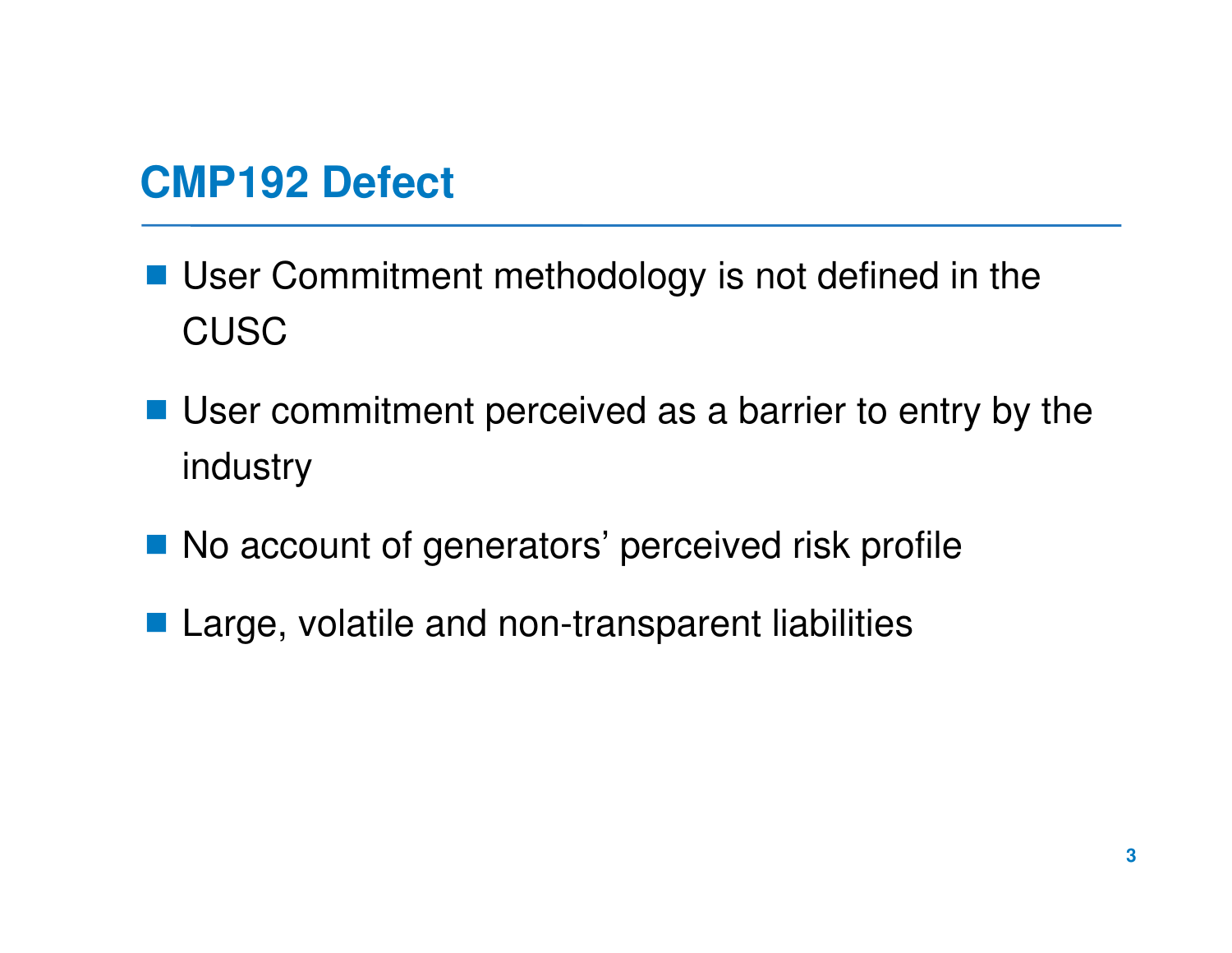# **CMP192 Solution**

- Add new section to the CUSC defining the principles of User Commitment.
- Local / Wider split between pre and post-commissioning generators
- **Provide incentive so TOs receive accurate and timely** information
- **Figure 1** Focus on optimising future transmission investment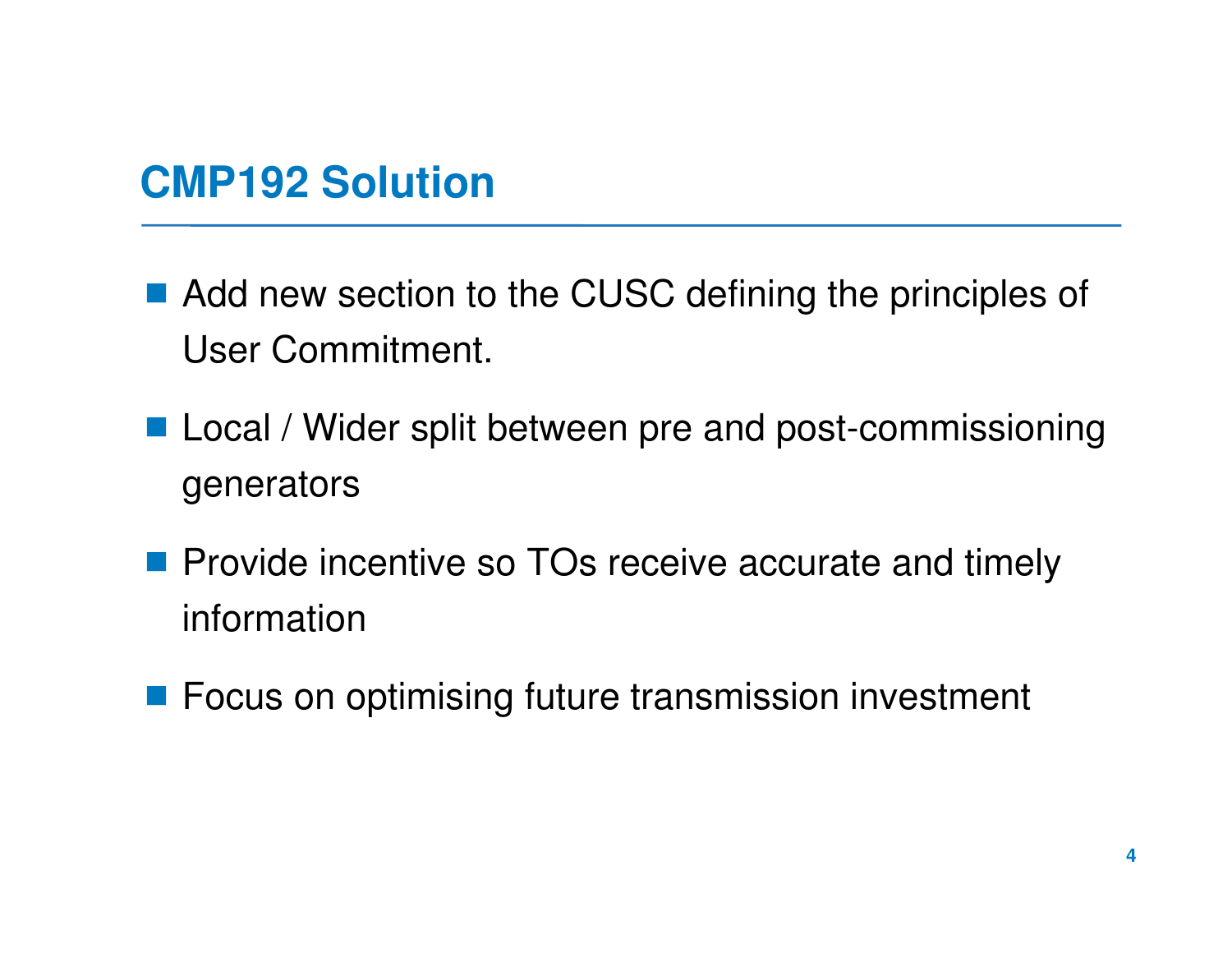# **Workgroup Consultation**

- 23 responses received
- 9 Workgroup Consultation Alternative Requests received
- **Majority not supportive of Original.**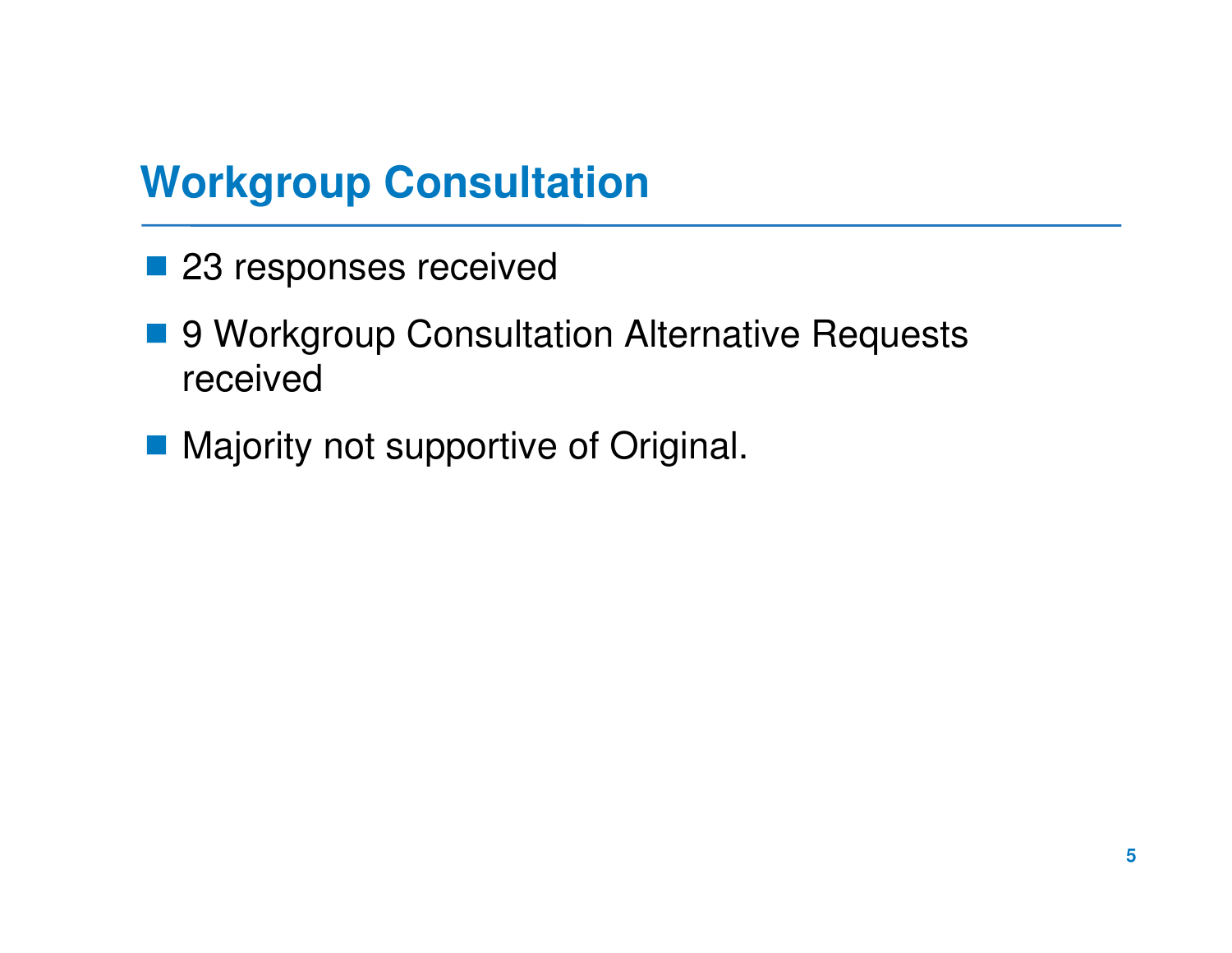nationalgrid THE POWER OF ACTION

### **CMP192 Alternatives**

|                                                                                                   |                                | <b>CMP192 Work Group Alternatives</b> |   |   |                         |                         |                         |   |                                                         |             |    |    |
|---------------------------------------------------------------------------------------------------|--------------------------------|---------------------------------------|---|---|-------------------------|-------------------------|-------------------------|---|---------------------------------------------------------|-------------|----|----|
|                                                                                                   | <b>Pre: Post</b><br>4:4        |                                       |   |   | <b>Pre: Post</b><br>4:2 |                         |                         |   | <b>Pre: Post</b><br>Wider $2:2$ / local 4<br>unless FSL |             |    |    |
| <b>Notice Period</b>                                                                              |                                |                                       |   |   |                         |                         |                         |   |                                                         |             |    |    |
| <b>Profile</b>                                                                                    | 25,50,75,100 : 100, 75, 50, 25 |                                       |   |   | 25,50,75,100:100,75     |                         |                         |   | 75,100:100,75                                           |             |    |    |
|                                                                                                   |                                |                                       |   |   |                         |                         |                         |   |                                                         |             |    |    |
| <b>Additional features:</b>                                                                       |                                |                                       |   |   |                         |                         |                         |   |                                                         |             |    |    |
| FSL (no 1,2,3 £/kW)<br>option                                                                     |                                |                                       |   |   |                         |                         |                         |   |                                                         |             |    |    |
| 1,2,3 $E/KW$ capped $@$<br>YR-4 (i.e. 25% or FSL)                                                 |                                |                                       |   |   |                         |                         |                         |   |                                                         |             |    |    |
| <b>Grandfathering option</b><br>for pre-commissioning                                             | $\overline{\textbf{x}}$        | $\overline{\mathbf{x}}$               |   |   | $\overline{\mathbf{x}}$ | $\overline{\mathbf{x}}$ |                         |   | $\overline{\mathbf{x}}$                                 | $\mathbf x$ |    |    |
| 50% sharing for all local<br>reinforcements where<br>demand is existing or<br>planned at the site | X                              |                                       | X |   | $\overline{\textbf{x}}$ |                         | $\overline{\textbf{x}}$ |   | $\mathbf x$                                             |             |    |    |
| <b>Work Group Alternative Number</b>                                                              | $\mathbf{1}$                   | $\overline{2}$                        | 3 | 4 | 5                       | 6                       | $\overline{7}$          | 8 | 9                                                       | 10          | 11 | 12 |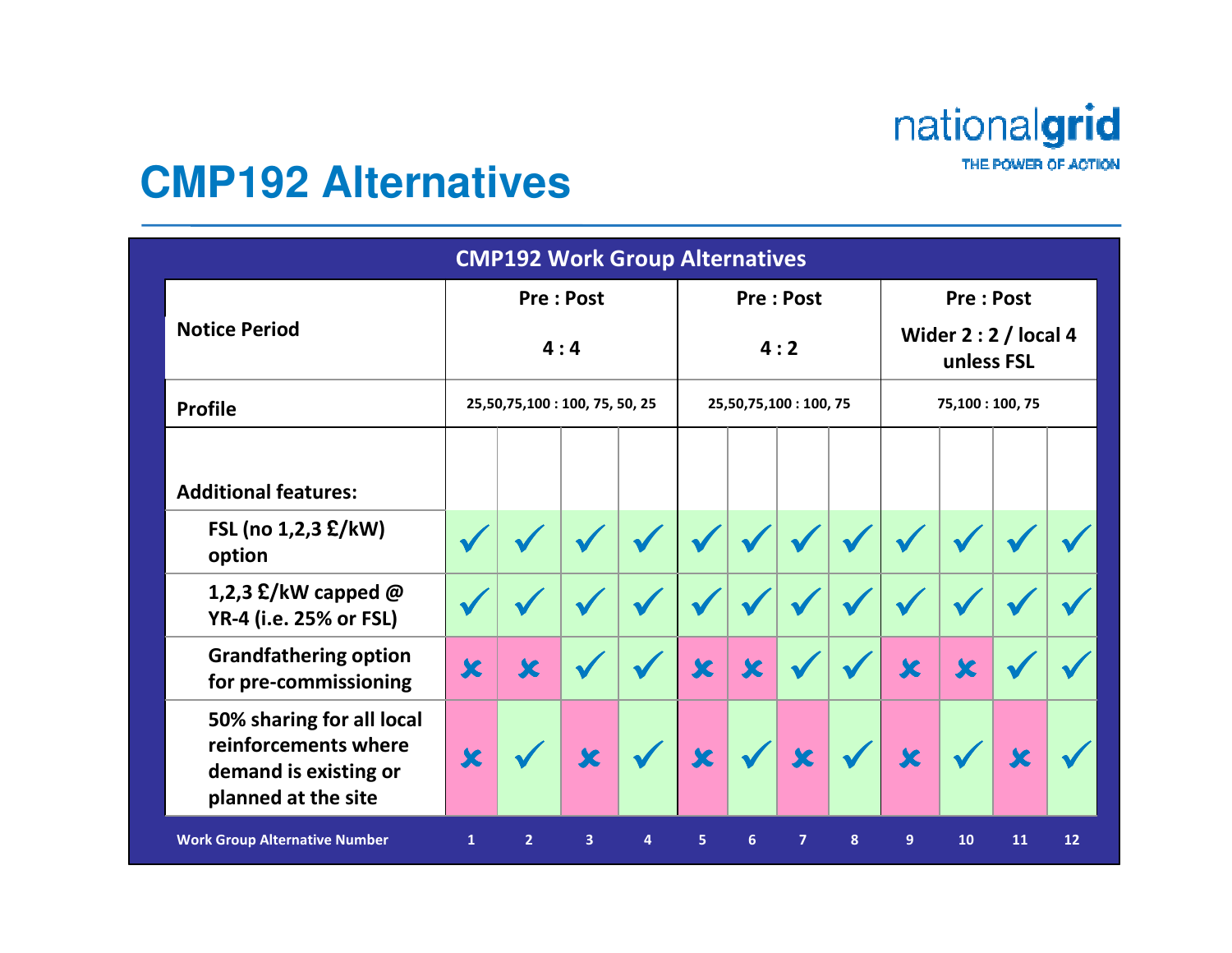# **Workgroup Conclusions and Vote**

- **Norkgroup has met the terms of reference**
- 12 Workgroup Alternative CUSC Modifications (WACM) developed
- 14 Workgroup members eligible to vote
- Each WACM received majority support for better<br>facilitating at least one of the Objectives facilitating at least one of the Objectives
- Original did not receive majority support
- No single WACM received majority support
- WACM 8 received 5 votes out of a possible 14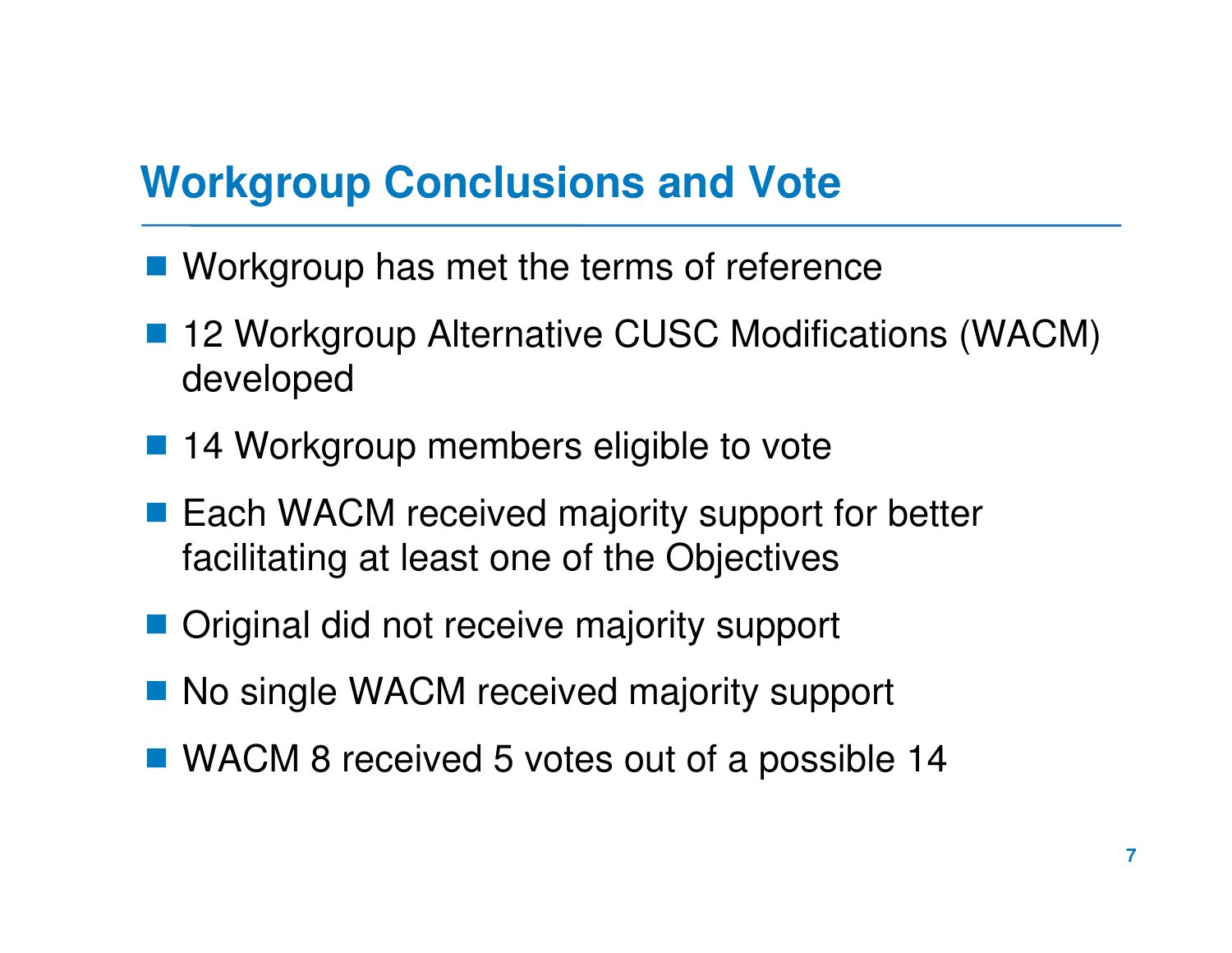# **Code Administrator Consultation**

- 19 responses received
- Majority not supportive of Original
- No overall majority for anyone one WACM but<br>Significant support for WACM 8 and WACM 12 significant support for WACM 8 and WACM 12.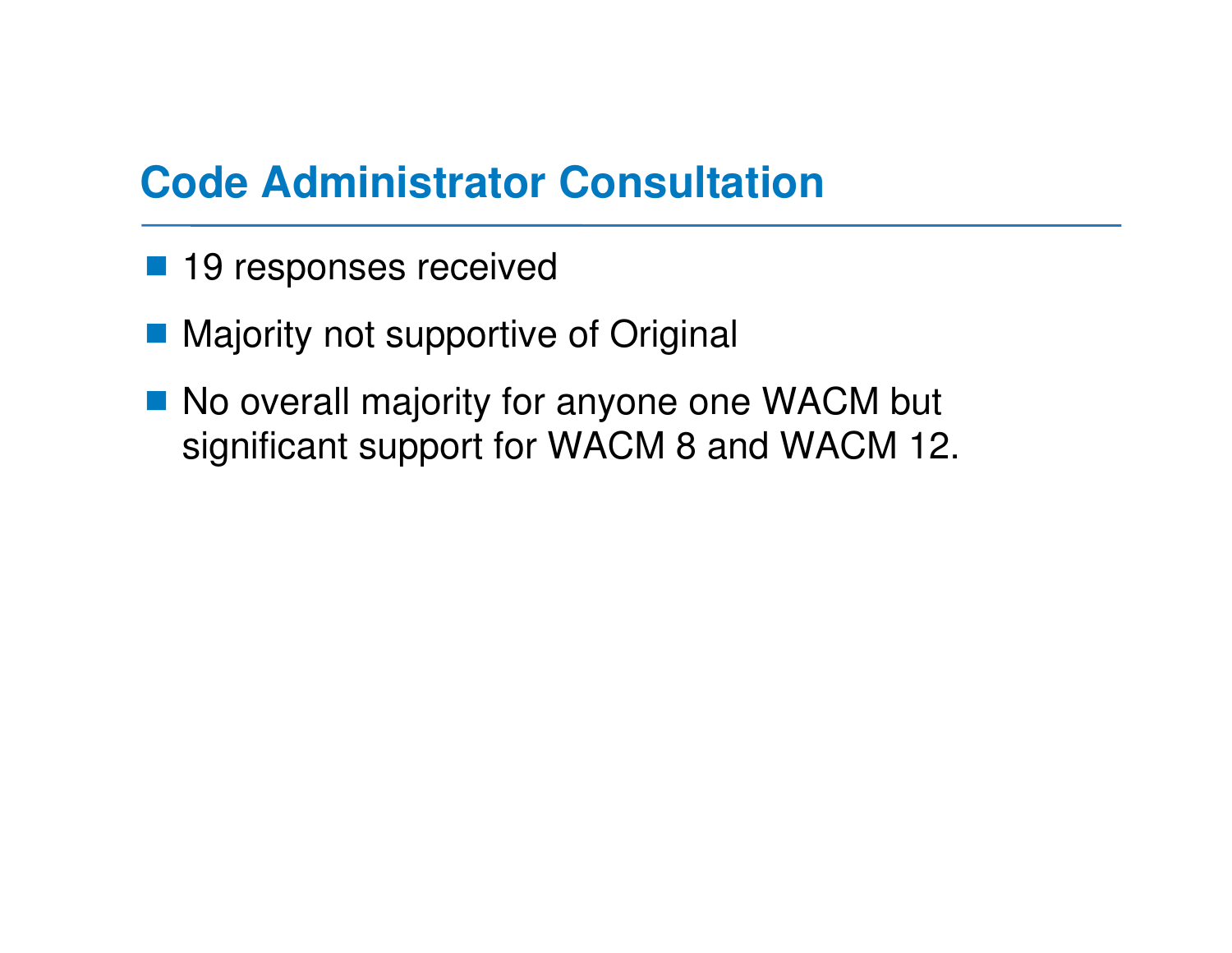# **National Grid Opinion**

■ National Grid believes that the Original and Alternatives<br>1 to 4 and 9 to 12 better moot the Applicable CLISC 1 to 4 and 9 to 12 better meet the Applicable CUSC Objectives, with Alternative 10 as best.